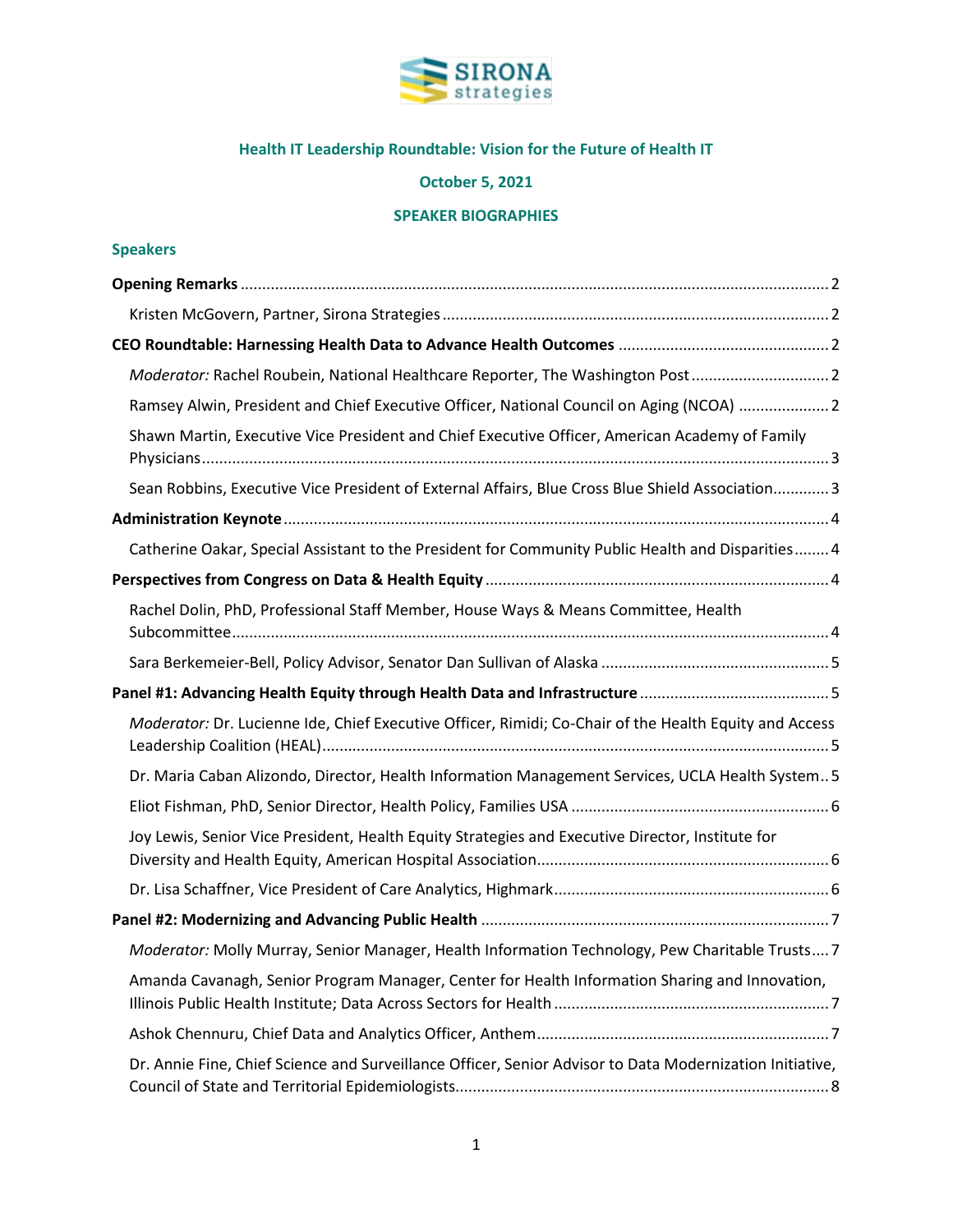

| Morgan Honea, Executive Vice President, Contexture; Chief Executive Officer, Consortium for State |  |
|---------------------------------------------------------------------------------------------------|--|
|                                                                                                   |  |

#### <span id="page-1-0"></span>**Opening Remarks**

#### <span id="page-1-1"></span>Kristen McGovern, Partner, Sirona Strategies

Kristen McGovern has been at the forefront of federal health care policy and politics for more than a decade. As a partner at Sirona Strategies, she works with senior corporate executives to develop integrated business, advocacy and communications strategies that reflect complex health care policies and regulations. She regularly advises clients on a range of topics including commercial insurance markets, Medicare, accountable care organizations, new payment and delivery models, digital health, behavioral health, transparency initiatives and more. Prior to launching Sirona Strategies, McGovern served as Chief of Staff to the National Coordinator for Health IT at HHS, and also worked at the Office of Management and Budget in the Executive Office of the President. In both roles, she regularly advised officials at HHS and the White House on key issues such as health IT, appropriations and funding, Medicare payment, quality and program integrity. McGovern holds a BA from Creighton University in Omaha, NE, and a JD with an emphasis in health law from Saint Louis University School of Law.

#### <span id="page-1-2"></span>**CEO Roundtable: Harnessing Health Data to Advance Health Outcomes**

#### <span id="page-1-3"></span>*Moderator:* Rachel Roubein, National Healthcare Reporter, The Washington Post

Rachel Roubein is a national health-care reporter for The Washington Post and author of The Health 202, a daily morning newsletter bringing readers inside everything from the health policy battles dominating Capitol Hill to the White House's handling of the coronavirus pandemic. She joined The Post in 2021 after covering health care at Politico, with a focus on Medicaid, Medicare and Obamacare.

Roubein first started writing about health care at the Carroll County Times, a local newspaper in Maryland, and has since covered health policy at National Journal and The Hill. She has covered the failure to monitor nursing homes during the pandemic; the country's effort to vaccinate millions of Americans; the nation's rising opioid epidemic; and Republicans' attempts to repeal Obamacare. Roubein received a BA in journalism from the University of Maryland.

## <span id="page-1-4"></span>Ramsey Alwin, President and Chief Executive Officer, National Council on Aging (NCOA)

Ramsey Alwin is president and chief executive office of NCOA. Throughout her career, Alwin has worked to design new measures of economic security for older adults that better account for out-of-pocket health costs and busts myths surrounding senior poverty. She worked to introduce the Measuring American Poverty Act in Congress to redefine the federal poverty measure to better account for older adults' costs of living. Thanks to Alwin's efforts, the U.S. Census Bureau formally implemented the Supplemental Poverty Measure nationwide, doubling the elder poverty count once accounting for the true cost of health security. Alwin also has led and organized efforts to enact state and local legislation and regulations using the new measure of economic security for income/asset eligibility for means tested programs.

Prior to returning to NCOA, Ramsey was director of thought leadership - financial resilience at AARP, where she worked to position AARP as the global leader in challenging outdated beliefs and sparking new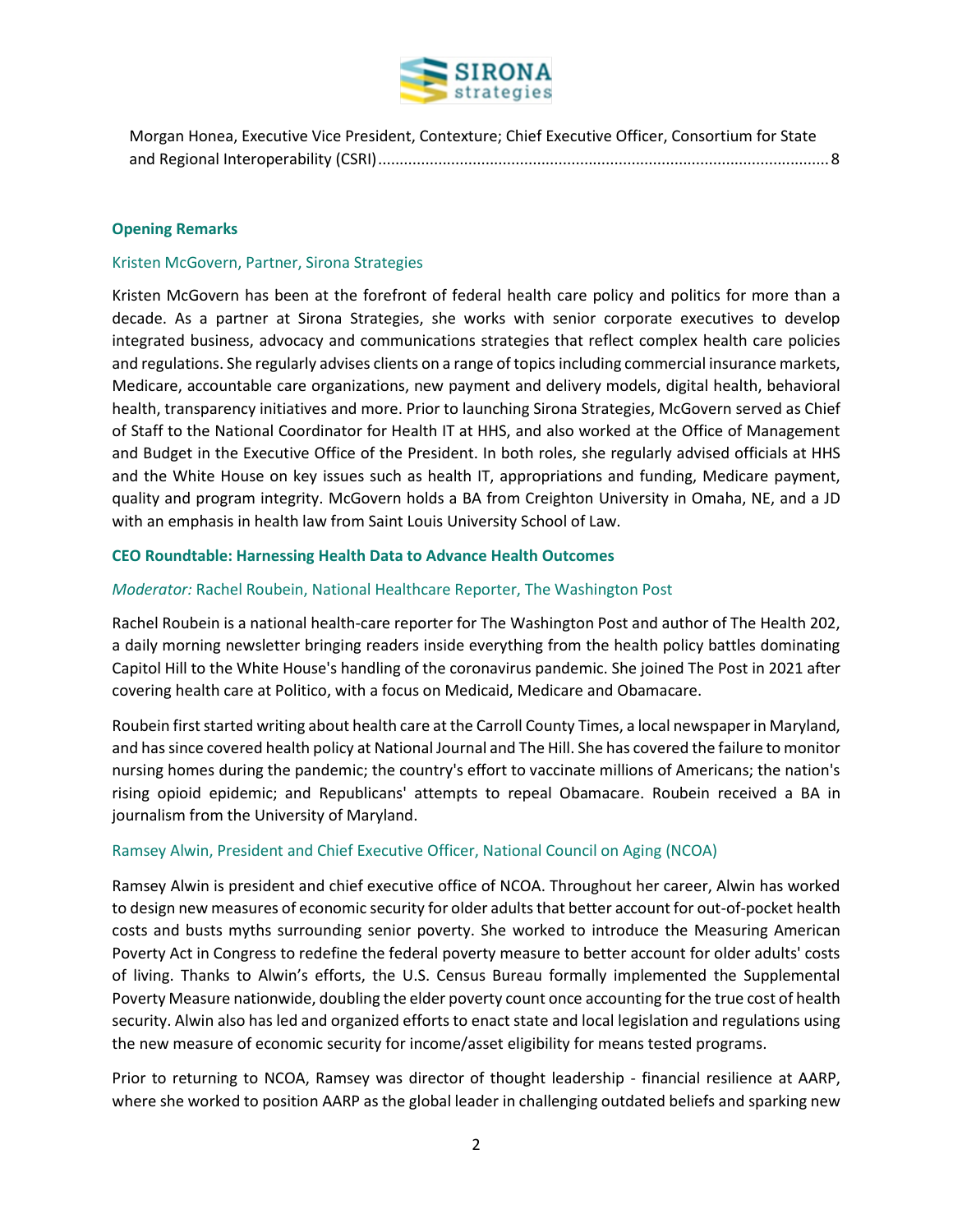

solutions related to financial resilience and longevity, so people can choose how they age. Prior to her role at AARP, Alwin served as vice president of economic security at NCOA, director of national economic security programs at Wider Opportunities for Women, and director of program services at the National Association of State and Community Services Programs.

Alwin holds a B.A. from Simmons University and a master's degree from the McDonough School of Business at Georgetown University.

## <span id="page-2-0"></span>Shawn Martin, Executive Vice President and Chief Executive Officer, American Academy of Family Physicians

Shawn Martin serves as executive vice president and chief executive officer for the American Academy of Family Physicians. The AAFP is the medical specialty organization representing 133,500 family physicians and medical students nationwide.

Martin works with the AAFP Board of Directors on the mission, strategy and vision for the AAFP and provides representation to other organizations, including medical, public, and private sectors.

Prior to joining the AAFP senior management team, Martin served as director of government relations and health policy and director of socioeconomic affairs at the American Osteopathic Association (AOA). He began his career at AOA as the assistant director of congressional affairs from 1999 to 2000, when he was promoted to deputy director of government relations and director of congressional affairs. In 2006, he was named director of government relations and health policy and, in 2011, he also became director of socioeconomic affairs at the AOA.

Martin has served on the National Quality Assurance Coalition Patient Centered Medical Home Advisory Board, the Agency for Healthcare Research and Quality Practice Transformation Advisory Board, the Hospital and Facilities Accreditation Program Patient-Centered Medical Home Advisory Panel. He serves in leadership roles of several coalitions in Washington, including a six-year period as chair of the Health Coalition on Liability and Access. He also is an active member of the Patient Centered Primary Care Collaborative, where he has served in several official leadership roles since its inception in 2006.

In 2010, Martin received the Ryland Medal for Health Policy from the New York Institute of Technology, and in 2009, he received the Oklahoma Osteopathic Association President's Citation. He was named by The Hill as one of the top 10 health care lobbyists in Washington, DC.

A native of Oklahoma, Martin earned his Bachelor of Science degree in business administration and marketing from Phillips University and a masters of health care delivery science from Dartmouth College.

## <span id="page-2-1"></span>Sean Robbins, Executive Vice President of External Affairs, Blue Cross Blue Shield Association

Sean Robbins is executive vice president of external affairs for the Blue Cross Blue Shield Association (BCBSA), a national federation of 35 independent, community-based and locally operated Blue Cross and Blue Shield (BCBS) companies. Today, one in three Americans is covered by the Blue System.

With a track record of leading private and public sector organizations through complex, high-profile initiatives, Robbins' experience as an operational healthcare leader combined with his public affairs background is unique within the industry. He is recognized for his ability to articulate a clear strategy,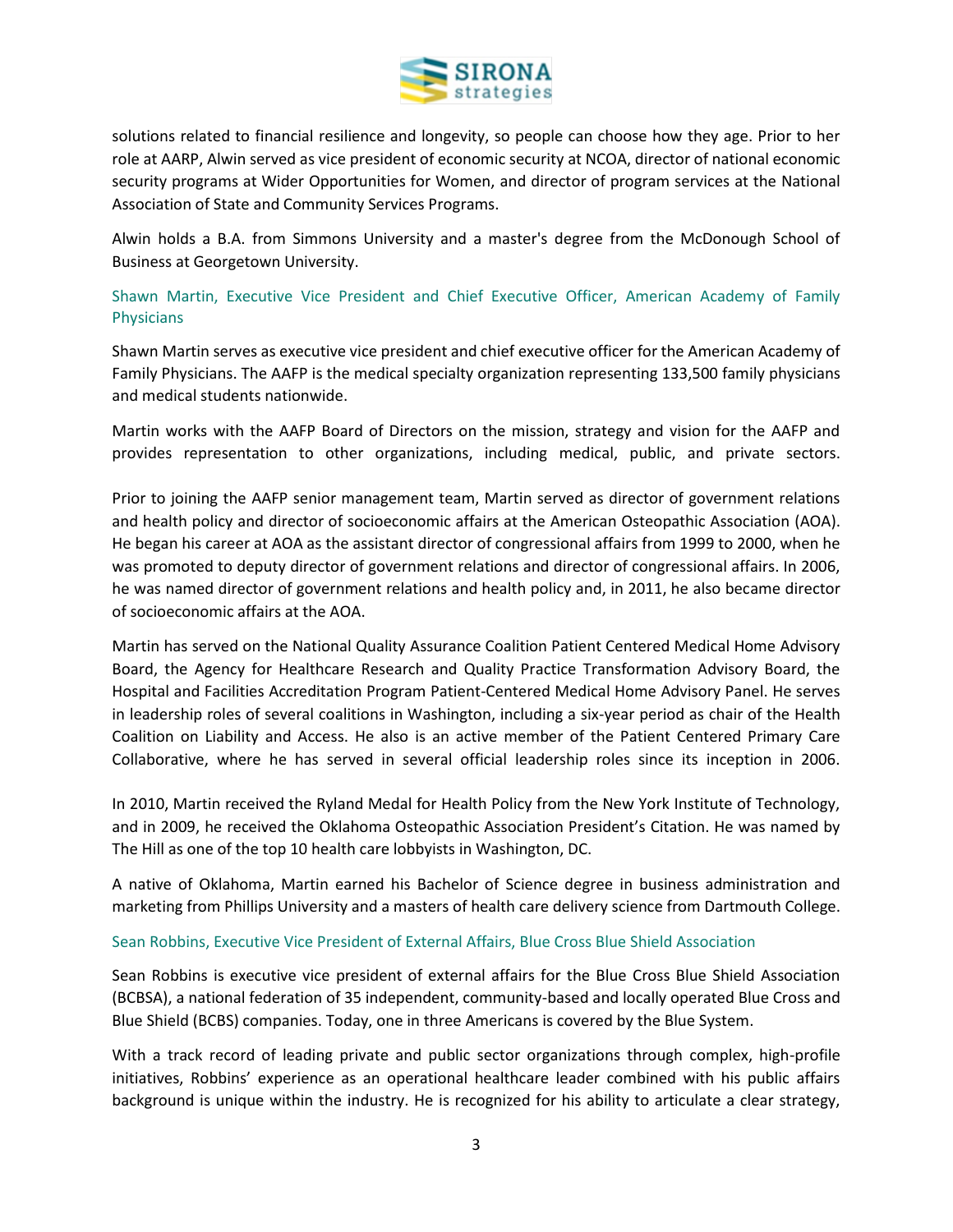

recruit strong teams, build results-oriented cultures and create strong external partnerships to accelerate results. As executive vice president, he provides leadership for BCBSA's external affairs functions, including the Office of Policy & Representation in Washington, D.C., which shapes public policy on behalf of the BCBS System, as well as the Brand Strategy and Marketing and Strategic Communications teams, which protect and enhance the BCBS brand on a national level.

Prior to joining the Association, Robbins was president of Regence Blue Shield of Idaho, a \$350 million health plan serving nearly 200,000 members as part of the Cambia Health Solutions family of companies in four western states. He had previously served as Cambia's senior vice president of public affairs and policy, overseeing the company's political, legislative and regulatory agenda and leading a modernization of the company's approach to public and government affairs.

Earlier in his career, Robbins led two community development organizations as CEO and supported two governors in building Oregon's statewide economic development strategy. He served Oregon Governors John Kitzhaber and Kate Brown as director of the Oregon Business Development Department and as CEO of Greater Portland Inc, a public-private economic development corporation comprised of the region's leading elected officials and business leaders.

A Wisconsin native, Robbins earned a business degree from the University of Iowa and a master's degree from the University of Wisconsin. He enjoys hiking, fly fishing, skiing and visiting our national parks with his wife and two sons. Together, they live in Boise, Idaho.

## <span id="page-3-0"></span>**Administration Keynote**

## <span id="page-3-1"></span>Catherine Oakar, Special Assistant to the President for Community Public Health and Disparities

Catherine Oakaris special assistant to the President for community public health and Disparities. She most recently served on the Biden-Harris Transition. She was also a senior advisor at Waxman Strategies consulting on public health, nutrition, and health care issues. During the Obama-Biden Administration, she served at the White House as the Associate Director of the Let's Move! initiative in the First Lady's office and as a Senior Advisor in the Office of National AIDS Policy. Oakar was also the director of public health policy in the Office of Health Reform at the U.S. Department of Health and Human Services. She began her work in Washington, D.C. as a Winston Health Policy Fellow. She has also conducted community-based research with low-income cancer survivors and safety net clinics. Oakar graduated from the University of Notre Dame and the University of Michigan School of Public Health. She is originally from outside Cleveland, Ohio.

#### <span id="page-3-2"></span>**Perspectives from Congress on Data & Health Equity**

#### <span id="page-3-3"></span>Rachel Dolin, PhD, Professional Staff Member, House Ways & Means Committee, Health Subcommittee

Rachel Dolin, Ph.D., is democratic professional staff member with the Committee on Ways and Means, Subcommittee on Health. She is the principle author of "Under-Enforced and Over-Prescribed." Previously, Dr. Dolin was a 2017 David A. Winston Health Policy Fellow. Previously still, she was a National Science Foundation Graduate Research Fellow from 2013-2017. Prior to her doctoral work she was employed as researcher for L&M Policy Research in Washington, D.C. Her work has been featured on NPR, in Health Affairs and in other peer-reviewed journals. Dr. Dolin received her B.A., magna cum laude, in Political Science and History from Tufts University and completed her PhD in Health Policy and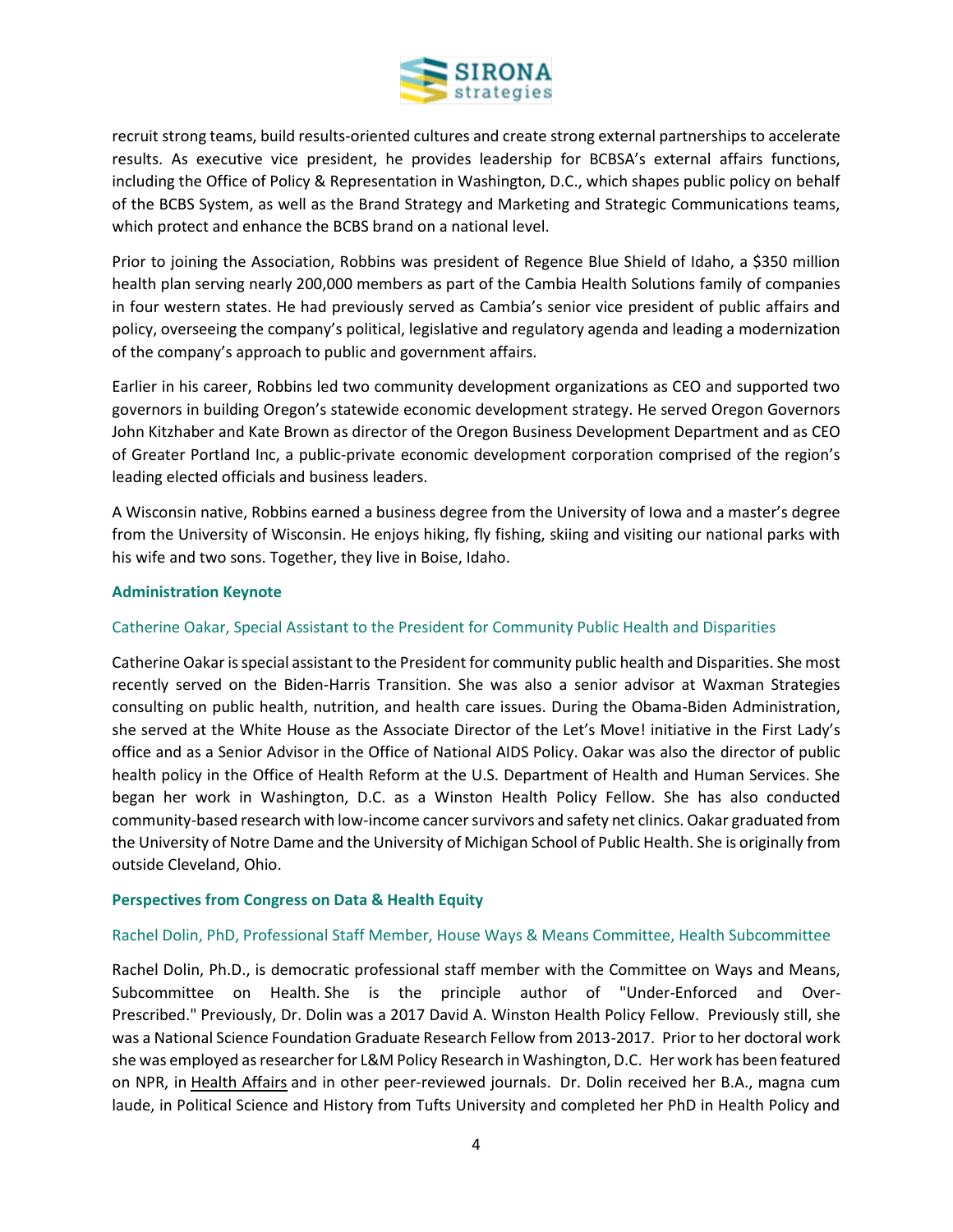

Management at the Gillings School of Global Public Health at the University of North Carolina at Chapel Hill.

### <span id="page-4-0"></span>Sara Berkemeier-Bell, Policy Advisor, Senator Dan Sullivan of Alaska

Prior to coming to the hill, Sara worked as a Social Worker and Addiction Therapist in Rochester, NY. This boots-on-the-ground experience allows her to have a deep understanding of health care application, including physician paperwork, prior authorization, the interconnected social needs, and nuances with Medicare and Medicaid. She started her Hill experience as a fellow on the Senate Finance Committee and then transitioned to working for Senator Portman. While working for Senator Portman, Sara was engaged in opioid policy, including lifting the IMD exclusion, as well as other technical Medicare and social determinates of health policy. Sara now serves as Senator Sullivan's policy advisor where she continues these efforts.

#### <span id="page-4-1"></span>**Panel #1: Advancing Health Equity through Health Data and Infrastructure**

<span id="page-4-2"></span>*Moderator:* Dr. Lucienne Ide, Chief Executive Officer, Rimidi; Co-Chair of the Health Equity and Access Leadership Coalition (HEAL)

Lucienne M. Ide is a physician, scientist, and entrepreneur who is CEO of Rimidi, an IT company she founded in 2012 to address the challenging health and cost implications of common chronic diseases like diabetes. After earning a BA in physics from Middlebury College, Ide worked for the National Security Agency, Raytheon Systems, and Monarch Capital Partners. With a desire to shift her focus to health, Ide enrolled in the joint MD/PhD Medical Scientist Training Program at Emory University, which she completed in 2009. Dr. Ide, who lives in Atlanta, cofounded the Diabetes Prevention and Design Team, which is dedicated to reducing the prevalence of diabetes in the greater Atlanta community, and co-chairs the Health Equity and Access Leadership (HEAL) Coalition, a joint effort of the Consumer Technology Association and the Connected Health Initiative.

Ide is a member of the HIMSS National and HIMSS Georgia chapters; The App Association Connected Health Initiative Steering Committee Member, and the Middlebury College Board of Trustees.

#### <span id="page-4-3"></span>Dr. Maria Caban Alizondo, Director, Health Information Management Services, UCLA Health System

Maria Caban Alizondo is the director of health information management services for UCLA Health System in Los Angeles, CA. She has been president of the California Health Information Association, CA delegate to AHIMA, and chair of the CHIA Governance Committee and Technology Taskforce. She participated in authoring the AHIMA CDI Toolkit, AHIMA Future of the House Taskforce and the AHIMA Envisioning Collaborative and is a proud AHIMA Mentor.

Prior to UCLA, Dr. Caban Alizondo worked in a variety of roles across the health information space including as director of EHR integrity at Stanford Health Clinics, and director of health information Management at St. John's Health Center. Dr. Caban Alizondo is passionate about strategic change, leadership, and developing new professionals. She writes and presents frequently on topics that influence the profession, including strategic change management, relational leadership, applied informatics and governance, and operational technology integrations. She holds a PHD and masters of Arts in Leadership and Change in Healthcare from Antioch University.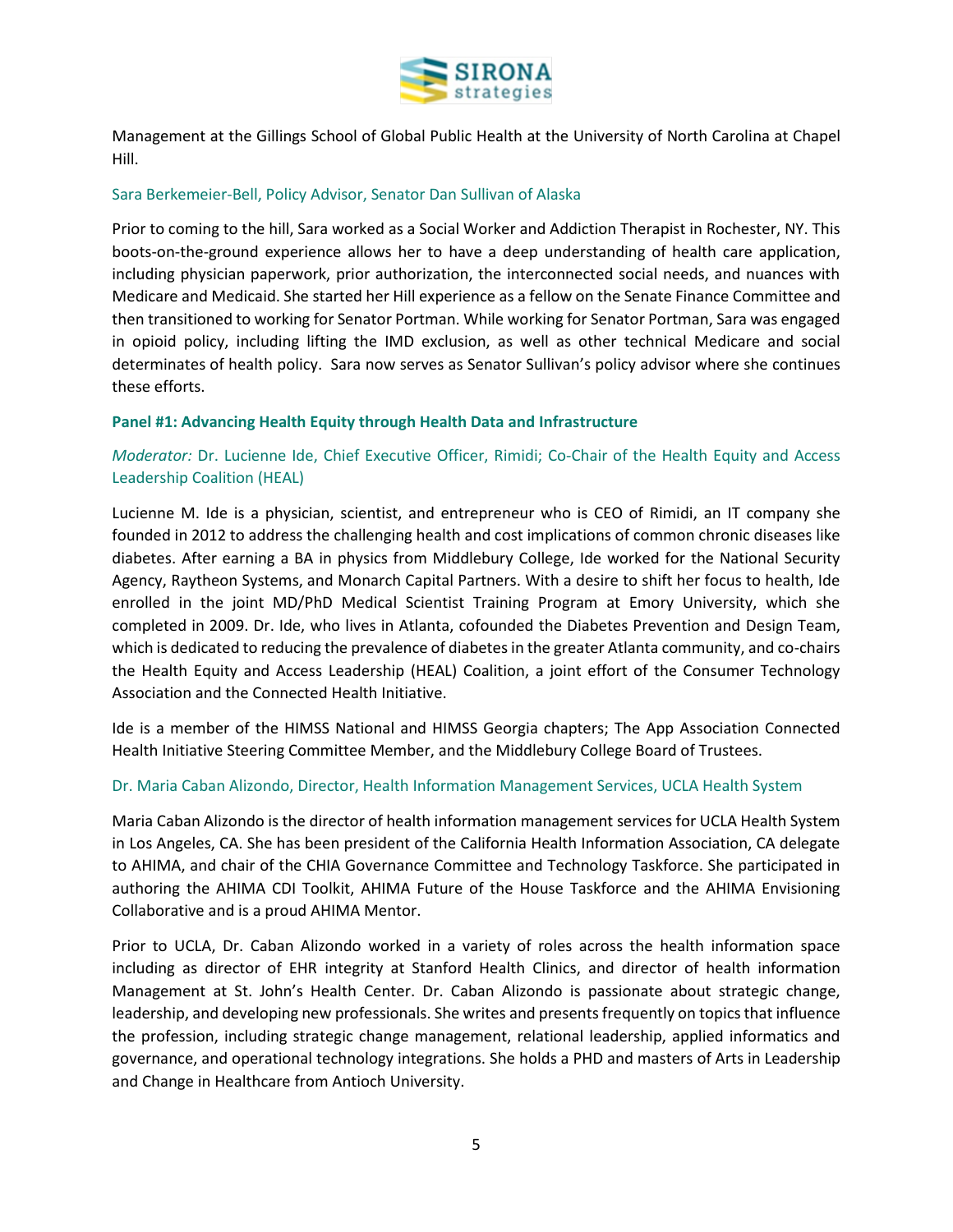

## <span id="page-5-0"></span>Eliot Fishman, PhD, Senior Director, Health Policy, Families USA

As Senior Director of Health Policy, Eliot Fishman leads Families USA's policy analysis and advocacy agenda development at the state and federal levels, working with the policy department and other members of senior leadership. Prior to joining Families USA, he served at the Centers for Medicare and Medicaid Services (CMS) from 2013 to 2017. In that role, he led the federal government's work with states on Medicaid waivers and federal policy, on the Children's Health Insurance Program (CHIP), and Medicaid and CHIP quality measurement, eligibility, and enrollment. Prior to his work at CMS, Fishman served as Director of the Office of Policy in the New Jersey Department of Health, where he directed a large, complex portfolio including the Center for Health Statistics, Institutional Review Board, and the Office of Healthcare Quality Assessment. Fishman received his BA from Harvard College and his PhD from Yale University.

## <span id="page-5-1"></span>Joy Lewis, Senior Vice President, Health Equity Strategies and Executive Director, Institute for Diversity and Health Equity, American Hospital Association

Joy Lewis is senior vice president of health equity strategies at the American Hospital Association (AHA). Lewis has broad oversight for several key association priorities related to diversity, health equity and inclusion to support and build healthy communities. Lewis who most recently served as AHA's vice president for strategic health planning, also serves as executive director of the Institute for Diversity and Health Equity. She contributes to shaping strategy and lead the implementation of initiatives and programs that improve health by reducing disparities and promoting just and equitable health care.

Prior to joining the association in 2018, Lewis spent almost two decades at Kaiser Permanente. Over the years, she occupied different leadership roles, and spent the last several years as senior health policy leader at the Kaiser Permanente Institute for Health Policy where she developed expertise across a broad range of policy topics, including work linked to promoting equity in care and closing the disparities gap. Lewis holds dual master's degrees in social work and public health from Howard University and UCLA, respectively. She earned a bachelor of arts degree in psychology and sociology from Wesleyan University.

## <span id="page-5-2"></span>Dr. Lisa Schaffner, Vice President of Care Analytics, Highmark

Lisa M. Schaffner, Ph.D., is vice president of healthcare analytics for Highmark, Inc. In this role, she leads analytics strategy and generation of data-driven insights for Highmark's core health insurance business. As a key contributor to Highmark's transformation efforts, Dr. Schaffner is accountable for conveying the value of Highmark's products and services, and identifying actionable opportunities for customers and health care providers that enable optimization of value for members and patients.

Dr. Schaffner joined Highmark in 2018 and has over 20 years of health care analytics experience. Prior to joining Highmark, she held analytics leadership roles with healthcare payors in Oregon and Ohio. Before her business career, Dr. Schaffner spent 15 years as an academic health care researcher at the Johns Hopkins University Bloomberg School of Public Health and School of Medicine, and the Oregon Health and Science University School of Medicine.

Dr. Schaffner earned her Doctorate of Philosophy in Health Policy and Management, with a concentration in Health Services and Outcomes Research, from the Johns Hopkins University Bloomberg School of Public Health. Her doctoral training was generously supported by the National Institute of Mental Health and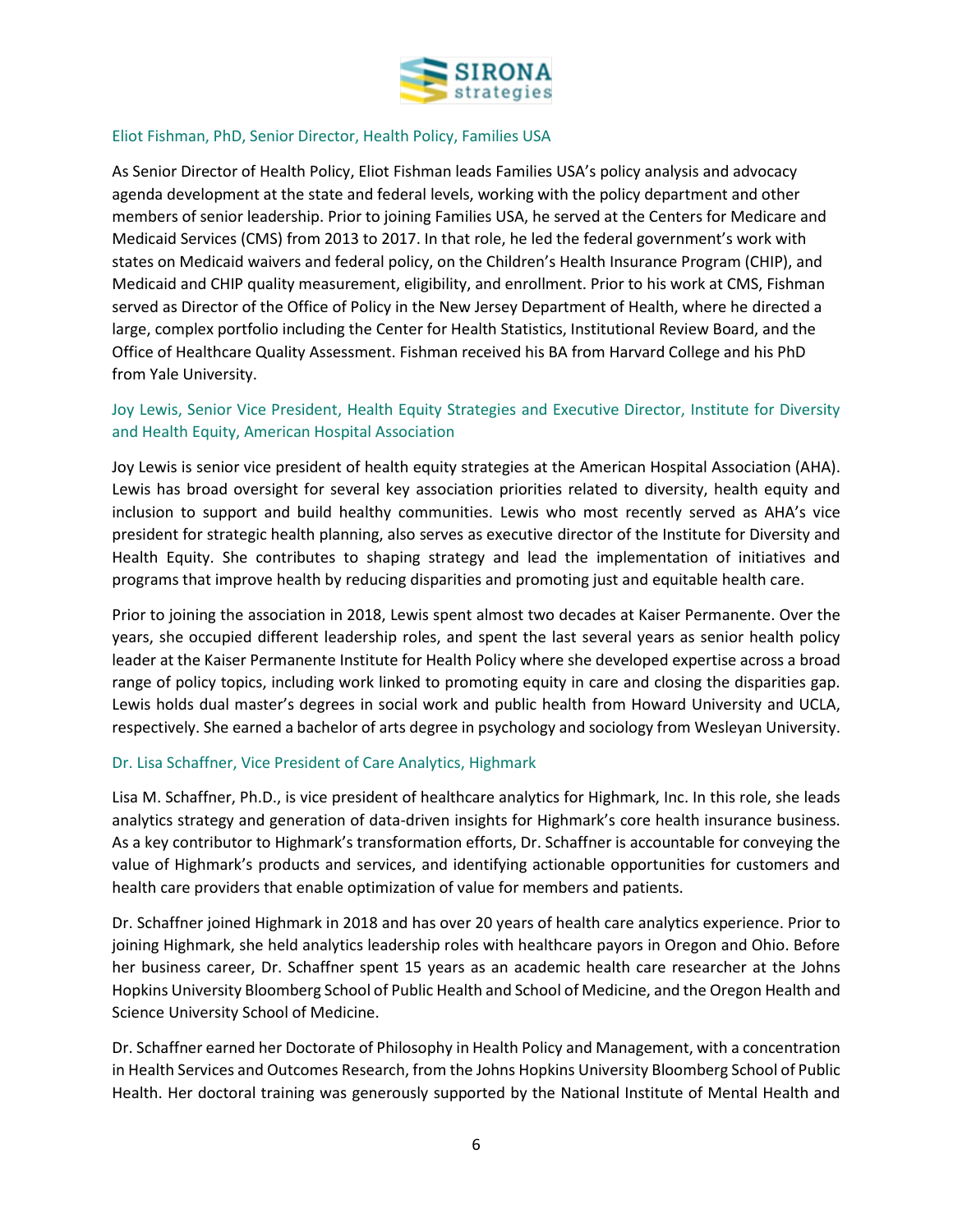

the National Center for Health Statistics. Dr. Schaffner also holds a Bachelor of Science degree in Health Management and Policy from the University of New Hampshire, and she completed a post-doctoral fellowship in Health Services and Clinical Research at Oregon Health and Science University.

#### <span id="page-6-0"></span>**Panel #2: Modernizing and Advancing Public Health**

## <span id="page-6-1"></span>*Moderator:* Molly Murray, Senior Manager, Health Information Technology, Pew Charitable Trusts

Molly Murray is a senior manager with Pew's health information technology project, which seeks to improve the safety of electronic health records (EHRs) and enhance the exchange of information so that health care providers and patients have the data they need to make informed decisions. This work will help advance efforts to ensure that the design, implementation, and use of EHRs do not lead to unintended harm, and that they can be used to improve care.

Before joining Pew, Murray worked on health information technology and quality measurement projects at the American College of Surgeons. She also previously worked with federally qualified health centers at the Wisconsin Primary Health Care Association, and as a project manager at Epic, a vendor of health information technology.

Murray received a bachelor's degree in political science from the University of Massachusetts Amherst and a master's in public administration from the University of North Carolina at Chapel Hill.

## <span id="page-6-2"></span>Amanda Cavanagh, Senior Program Manager, Center for Health Information Sharing and Innovation, Illinois Public Health Institute; Data Across Sectors for Health

Amanda Cavanaugh has over 15 years of experience in technology and healthcare integration with an emphasis on operationalizing policy. As senior program manager at the Center for Health Information Sharing and Innovation, Amanda helps to implement Data Across Sectors for Health (DASH), which aims to identify barriers, opportunities, and promising practices for multi-sector collaborations to connect information systems and share data for community health improvement.

She is a champion for data and analytics to assess, improve and report on positive patient outcomes. She has expertise in Medicaid, Medicare, Managed Care and Waiver programs with a focus on policy analysis of program requirements, including services with supports in Long Term Services and Supports (LTSS), Home and Community Based Services (HCBS), Self-Directed and State systems. Cavanaugh holds a master's degree in Public Administration and Policy from American University and a BA from the University of Colorado at Boulder in political Science.

## <span id="page-6-3"></span>Ashok Chennuru, Chief Data and Analytics Officer, Anthem

Ashok Chennuru serves as a chief data and analytics officer for Anthem, leading enterprise data management, data quality, data governance, and enterprise analytics applications with focus on delivering action-oriented insights supporting all lines of business. In his role, Ashok works with key business and technology leaders in the development and execution of the data- and analytics-driven enterprise, "Digital/AI first" strategy. He also oversees Anthem's health information technology strategy, the execution of the longitudinal patient record, enterprise clinical data acquisition, provider data strategy, and clinical interoperability initiatives.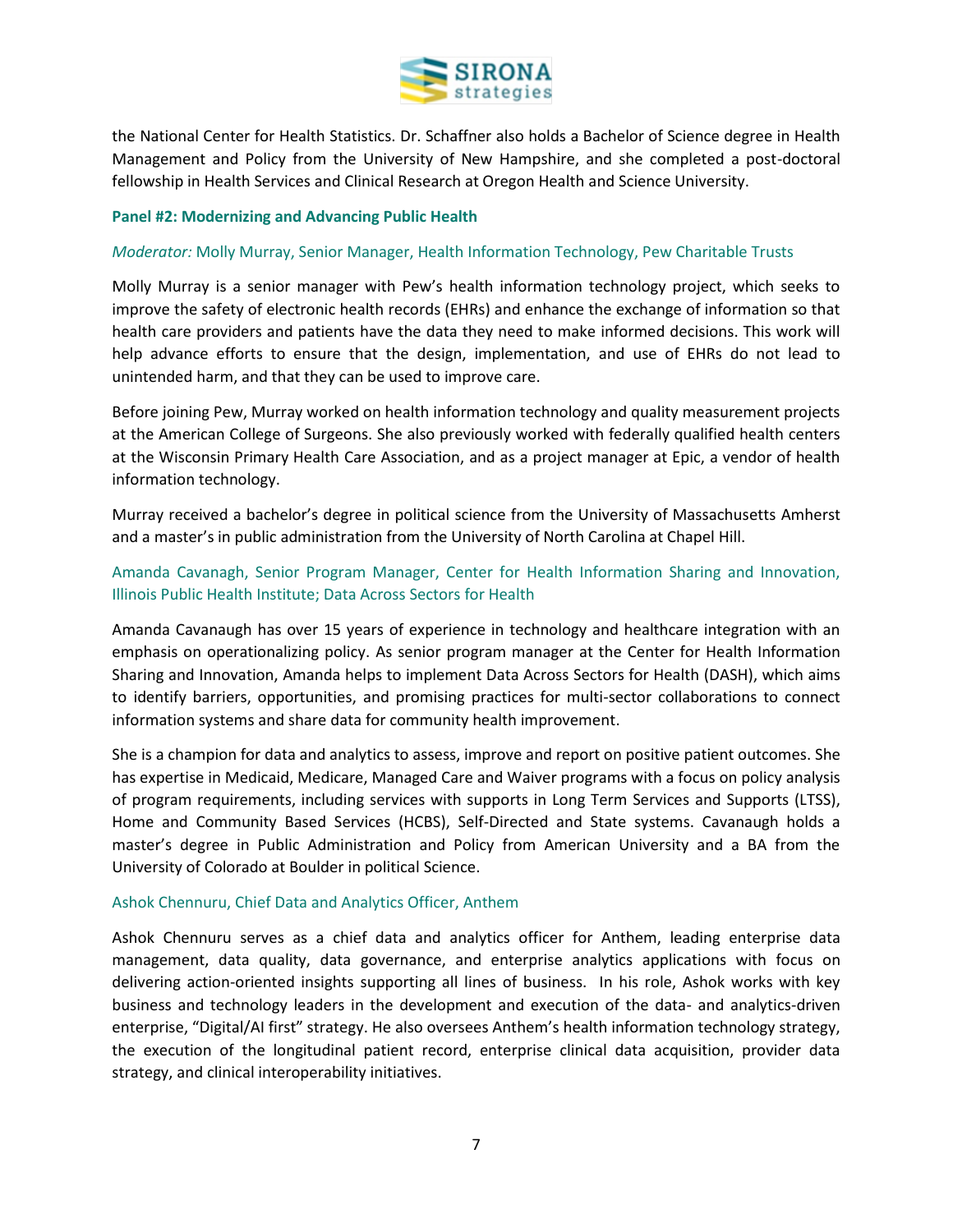

Prior to joining Anthem, Ashok led the Information Business Intelligence team at Liberty Mutual and focused on delivering analytics to key business areas such as actuarial and finance. Before Liberty Mutual, he worked at software giants SAP and Oracle as a software development engineer focused on analytics products.

Ashok holds a master's degree in computer science from the University of Missouri and a bachelor's degree in computer science and engineering from Madurai University in India.

<span id="page-7-0"></span>Dr. Annie Fine, Chief Science and Surveillance Officer, Senior Advisor to Data Modernization Initiative, Council of State and Territorial Epidemiologists

Dr. Annie Fine, is the chief science and surveillance office at CSTE. Prior to CSTE, she was the medical director of the Reportable Disease Data Analysis, and Informatics Unit at the New York City Department of Health and Mental Hygiene (DOHMH). In this role, Dr. Fine oversaw the data analysis and reportable disease surveillance unit, which tracks and analyzes all reportable communicable diseases to identify trends and detect outbreaks or clusters. She also continues to work closely with colleagues in public health informatics to improve the standardization of electronic laboratory data, integrate systems and improve interoperability with the NYC DOHMH Public Health Laboratory, and explore opportunities for leveraging electronic health records to improve reportable disease reporting.

Dr. Fine has served as a leader across multiple public health emergencies. She served as the lead for the Epidemiology and Data Unit for Surveillance and Epidemiology, during the recent response to Ebola virus in New York City. During the 2009 outbreak of pandemic H1N1 influenza, Dr. Fine oversaw development and publication of clinical policies and guidance, as well as frequently updated epidemiologic alerts for the medical community in New York City. She has published widely in the peer reviewed medical literature.

Dr. Fine served as the Director of Bioterrorism Preparedness at DOHMH from 1998-2000 and was one of the principal investigators of the 1999 outbreak of West Nile virus in New York City. She also participated actively in the investigations of intentional anthrax in 2001 following the World Trade Center attacks.

Dr. Fine was a recipient of the 2014 Sloan Public Service Award for the City of New York. Dr. Fine is a graduate of Harvard College, Boston University School of Medicine (summa cum laude), a board-certified pediatrician and an alumna of the Epidemic Intelligence Service at the Centers for Disease Control and Prevention.

## <span id="page-7-1"></span>Morgan Honea, Executive Vice President, Contexture; Chief Executive Officer, Consortium for State and Regional Interoperability (CSRI)

Morgan Honea serves as executive vice president at Contexture. He was previously chief executive officerr of the Colorado Regional Health Information Organization (CORHIO), which merged with Arizona based Health Current to form Contexture. Under his leadership, CORHIO had grown at its fastest pace since inception—exchanging health information between 74 hospitals, more than 1,200 providers, and 20,000 users. He has also expanded the organization's partnership with the State of Colorado, as well as numerous payers and accountable care organizations to advance the Triple Aim in Colorado. Honea serves in a governance capacity for multiple organizations including the Trusted Interoperability Platform Advisory Committee and the Medical Services Board for the Colorado Department of Health Care Policy